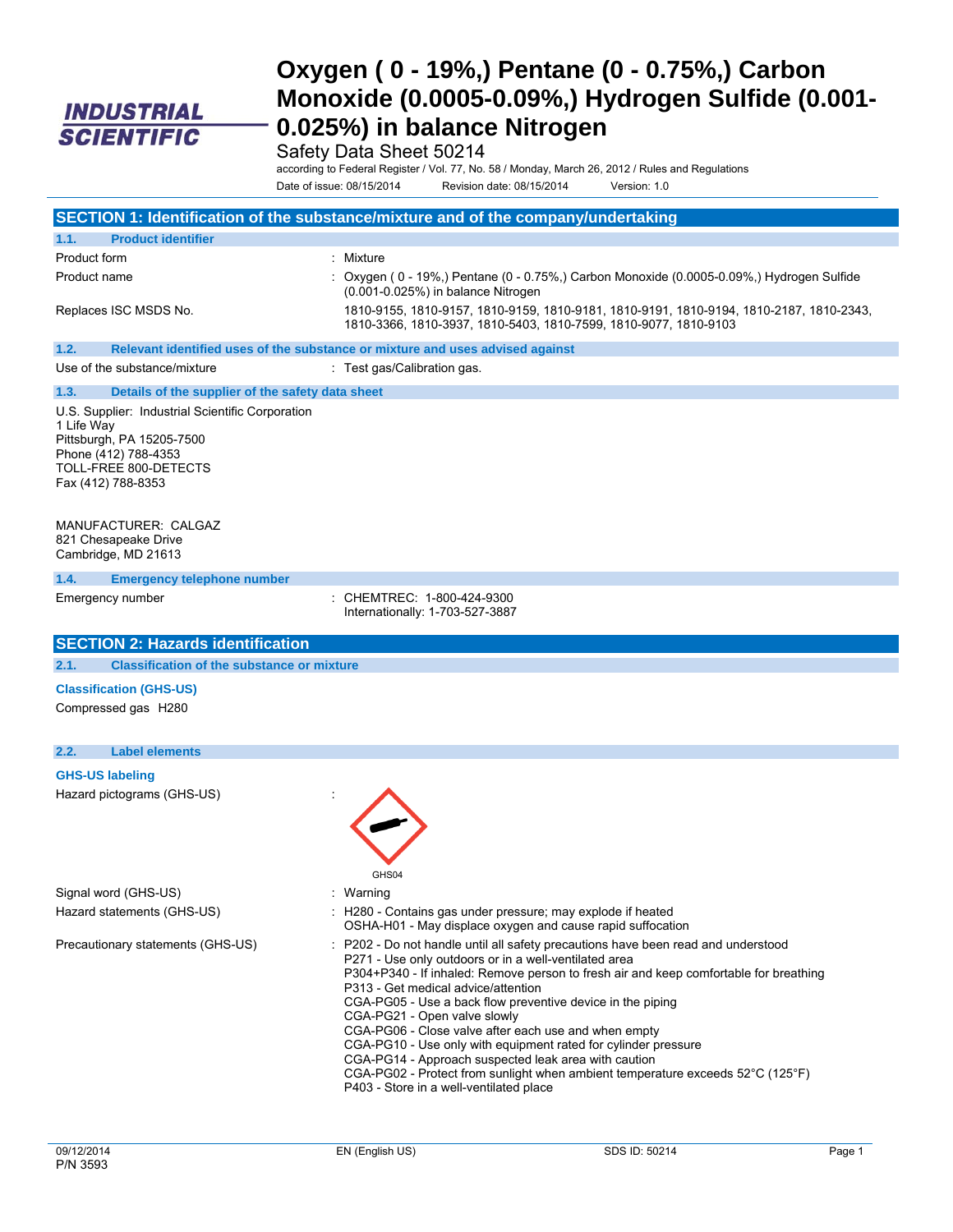Safety Data Sheet

according to Federal Register / Vol. 77, No. 58 / Monday, March 26, 2012 / Rules and Regulations

### **2.3. Other hazards**

### No additional information available

### **2.4. Unknown acute toxicity (GHS-US)**

No data available

## **SECTION 3: Composition/information on ingredients**

**3.1. Substance** 

### Not applicable

### **3.2. Mixture**

| <b>Name</b>      | <b>Product identifier</b> | $\%$                   | <b>Classification (GHS-US)</b>                                                                                           |
|------------------|---------------------------|------------------------|--------------------------------------------------------------------------------------------------------------------------|
| Nitrogen         | (CAS No) 7727-37-9        | $80.1575 -$<br>99.9985 | Compressed gas, H280                                                                                                     |
| Oxygen           | (CAS No) 7782-44-7        | $0 - 19$               | Ox. Gas 1, H270<br>Compressed gas, H280                                                                                  |
| Pentane          | (CAS No) 109-66-0         | $0 - 0.75$             | Flam. Lig. 2, H225<br>STOT SE 3, H336<br>Asp. Tox. 1, H304                                                               |
| Carbon monoxide  | (CAS No) 630-08-0         | $0.0005 - 0.09$        | Flam. Gas 1, H220<br>Compressed gas, H280<br>Acute Tox. 3 (Inhalation:gas),<br>H331<br>Repr. 1A, H360<br>STOT RE 1, H372 |
| Hydrogen sulfide | (CAS No) 7783-06-4        | $0.001 - 0.0025$       | Flam. Gas 1, H220<br>Liquefied gas, H280<br>Acute Tox. 2 (Inhalation:gas),<br>H330<br>STOT SE 3, H335                    |

| <b>SECTION 4: First aid measures</b>                                               |                                                                                                                             |
|------------------------------------------------------------------------------------|-----------------------------------------------------------------------------------------------------------------------------|
| <b>Description of first aid measures</b><br>4.1.                                   |                                                                                                                             |
| First-aid measures after inhalation                                                | : Remove to fresh air and keep at rest in a position comfortable for breathing. If you feel unwell,<br>seek medical advice. |
| First-aid measures after skin contact                                              | : Adverse effects not expected from this product.                                                                           |
| First-aid measures after eye contact                                               | : Adverse effects not expected from this product.                                                                           |
| First-aid measures after ingestion                                                 | : Ingestion is not considered a potential route of exposure.                                                                |
| 4.2.<br>Most important symptoms and effects, both acute and delayed                |                                                                                                                             |
| Symptoms/injuries                                                                  | : Adverse effects not expected from this product.                                                                           |
| Symptoms/injuries after inhalation                                                 | : May displace oxygen and cause rapid suffocation.                                                                          |
| Symptoms/injuries after skin contact                                               | : Adverse effects not expected from this product.                                                                           |
| Symptoms/injuries after eye contact                                                | : Adverse effects not expected from this product.                                                                           |
| Symptoms/injuries after ingestion                                                  | : Ingestion is not considered a potential route of exposure.                                                                |
| Symptoms/injuries upon intravenous<br>administration                               | : Not known.                                                                                                                |
| Chronic symptoms                                                                   | : Adverse effects not expected from this product.                                                                           |
| 4.3.<br>Indication of any immediate medical attention and special treatment needed |                                                                                                                             |

If you feel unwell, seek medical advice. If breathing is difficult, give oxygen.

|                         | <b>SECTION 5: Firefighting measures</b>               |                                                                                                                                                |
|-------------------------|-------------------------------------------------------|------------------------------------------------------------------------------------------------------------------------------------------------|
| 5.1.                    | <b>Extinguishing media</b>                            |                                                                                                                                                |
|                         | Suitable extinguishing media                          | : Use extinguishing media appropriate for surrounding fire.                                                                                    |
|                         | Unsuitable extinguishing media                        | : Do not use water jet.                                                                                                                        |
| 5.2.                    | Special hazards arising from the substance or mixture |                                                                                                                                                |
| Fire hazard             |                                                       | : The product is not flammable.                                                                                                                |
| <b>Explosion hazard</b> |                                                       | : Product is not explosive. Heat may build pressure, rupturing closed containers, spreading fire<br>and increasing risk of burns and injuries. |
| Reactivity              |                                                       | : None known.                                                                                                                                  |
|                         |                                                       |                                                                                                                                                |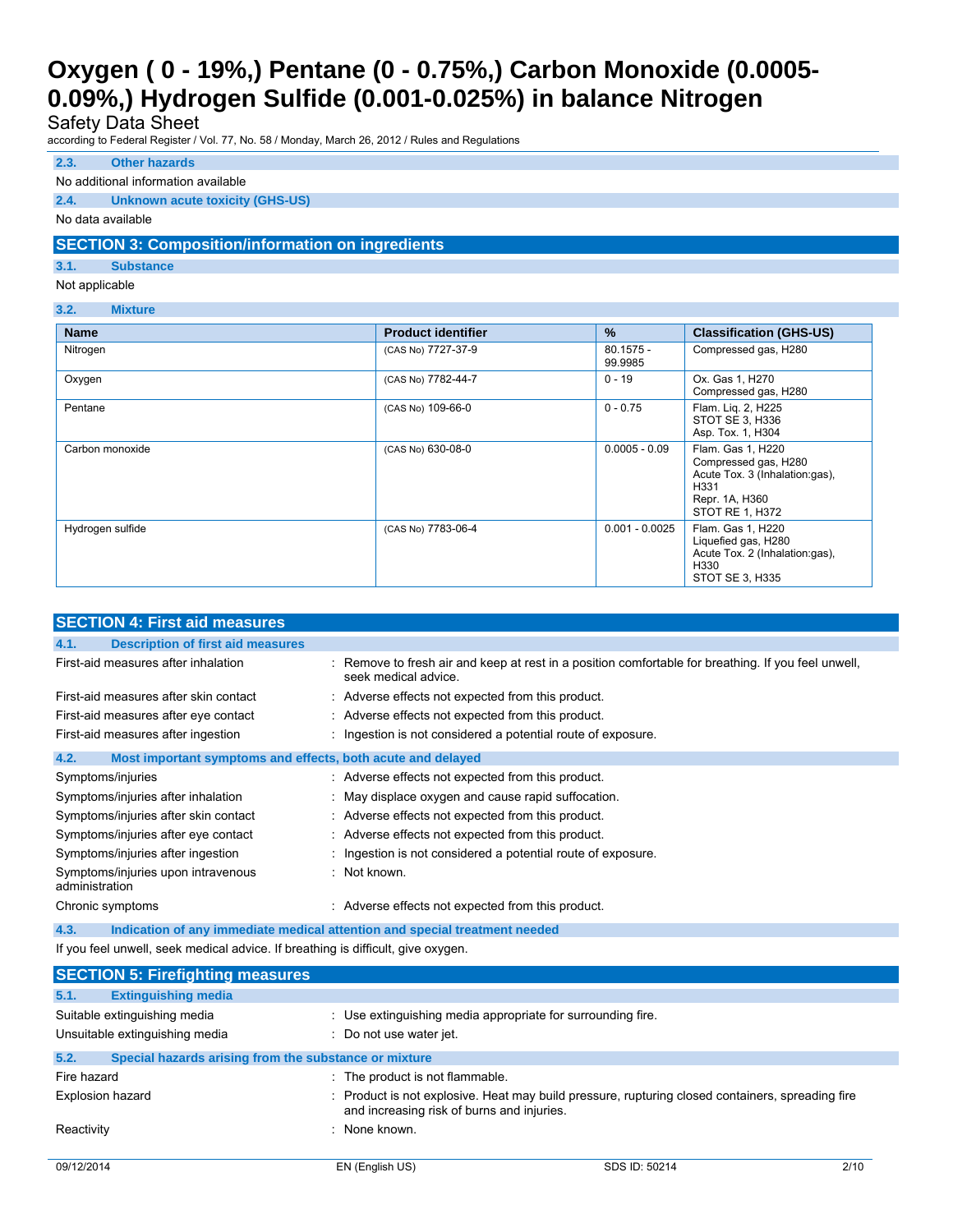Safety Data Sheet

according to Federal Register / Vol. 77, No. 58 / Monday, March 26, 2012 / Rules and Regulations

| 5.3.<br><b>Advice for firefighters</b>                                      |                                                                                                                                                                                                              |
|-----------------------------------------------------------------------------|--------------------------------------------------------------------------------------------------------------------------------------------------------------------------------------------------------------|
| Firefighting instructions                                                   | : In case of fire: Evacuate area. Fight fire remotely due to the risk of explosion. Use water spray or<br>fog for cooling exposed containers. Exercise caution when fighting any chemical fire.              |
| Protection during firefighting                                              | Standard protective clothing and equipment (e.g., Self Contained Breathing Apparatus) for fire<br>fighters. Do not enter fire area without proper protective equipment, including respiratory<br>protection. |
| <b>SECTION 6: Accidental release measures</b>                               |                                                                                                                                                                                                              |
| Personal precautions, protective equipment and emergency procedures<br>6.1. |                                                                                                                                                                                                              |
| General measures                                                            | : Ensure adequate ventilation.                                                                                                                                                                               |
| 6.1.1.<br>For non-emergency personnel                                       |                                                                                                                                                                                                              |
| Protective equipment                                                        | : Wear protective equipment consistent with the site emergency plan.                                                                                                                                         |
| Emergency procedures                                                        | Escape the danger area by the closest safe route. Close doors and windows of adjacent<br>premises. Keep containers closed. Mark the danger area. Seal off low-lying areas. Keep upwind.                      |
| 6.1.2.<br>For emergency responders                                          |                                                                                                                                                                                                              |
| Protective equipment                                                        | : Standard protective clothing and equipment (e.g., Self Contained Breathing Apparatus) for fire<br>fighters. Equip cleanup crew with proper protection.                                                     |
| Emergency procedures                                                        | : Evacuate and limit access. Ventilate area.                                                                                                                                                                 |
| <b>Environmental precautions</b><br>6.2.                                    |                                                                                                                                                                                                              |
| Try to stop release if safe to do so.                                       |                                                                                                                                                                                                              |
| Methods and material for containment and cleaning up<br>6.3.                |                                                                                                                                                                                                              |
| For containment                                                             | : Try to stop release if safe to do so.                                                                                                                                                                      |
| Methods for cleaning up                                                     | Dispose of this material and its container in accordance with local regulations.                                                                                                                             |
| <b>Reference to other sections</b><br>6.4.                                  |                                                                                                                                                                                                              |
| See also Sections 8 and 13.                                                 |                                                                                                                                                                                                              |
| <b>SECTION 7: Handling and storage</b>                                      |                                                                                                                                                                                                              |
| <b>Precautions for safe handling</b><br>7.1.                                |                                                                                                                                                                                                              |
| Additional hazards when processed                                           | Pressurized container: Do not pierce or burn, even after use. Use equipment rated for cylinder<br>pressure.                                                                                                  |

|                                                                      | in a well-ventilated area.                                                                                                                                            |
|----------------------------------------------------------------------|-----------------------------------------------------------------------------------------------------------------------------------------------------------------------|
| Hygiene measures                                                     | Do not eat, drink or smoke when using this product.                                                                                                                   |
| Conditions for safe storage, including any incompatibilities<br>7.2. |                                                                                                                                                                       |
| Technical measures                                                   | : Comply with applicable regulations.                                                                                                                                 |
| Storage conditions                                                   | Do not expose to temperatures exceeding 52°C (125°F). Keep container closed when not in use.<br>Protect cylinder from physical damage. Store in well ventilated area. |
| Incompatible products                                                | None known.                                                                                                                                                           |

Precautions for safe handling : Do not handle until all safety precautions have been read and understood. Use only outdoors or

Incompatible materials  $\blacksquare$  : None known.

```
7.3. Specific end use(s)
```
Test gas/Calibration gas.

## **SECTION 8: Exposure controls/personal protection**

```
8.1. Control parameters
```

| <b>Pentane (109-66-0)</b> |                                     |                          |  |  |
|---------------------------|-------------------------------------|--------------------------|--|--|
| USA ACGIH                 | ACGIH TWA (ppm)                     | 600 ppm                  |  |  |
| USA OSHA                  | OSHA PEL (TWA) (mg/m <sup>3</sup> ) | $2950 \,\mathrm{mq/m^3}$ |  |  |
| USA OSHA                  | OSHA PEL (TWA) (ppm)                | 1000 ppm                 |  |  |
|                           |                                     |                          |  |  |

| Carbon monoxide (630-08-0)                                          |                 |        |  |  |
|---------------------------------------------------------------------|-----------------|--------|--|--|
| USA ACGIH                                                           | ACGIH TWA (ppm) | 25 ppm |  |  |
| USA OSHA<br>OSHA PEL (TWA) (mg/m <sup>3</sup> )<br>55 mg/m $\rm ^3$ |                 |        |  |  |
|                                                                     |                 |        |  |  |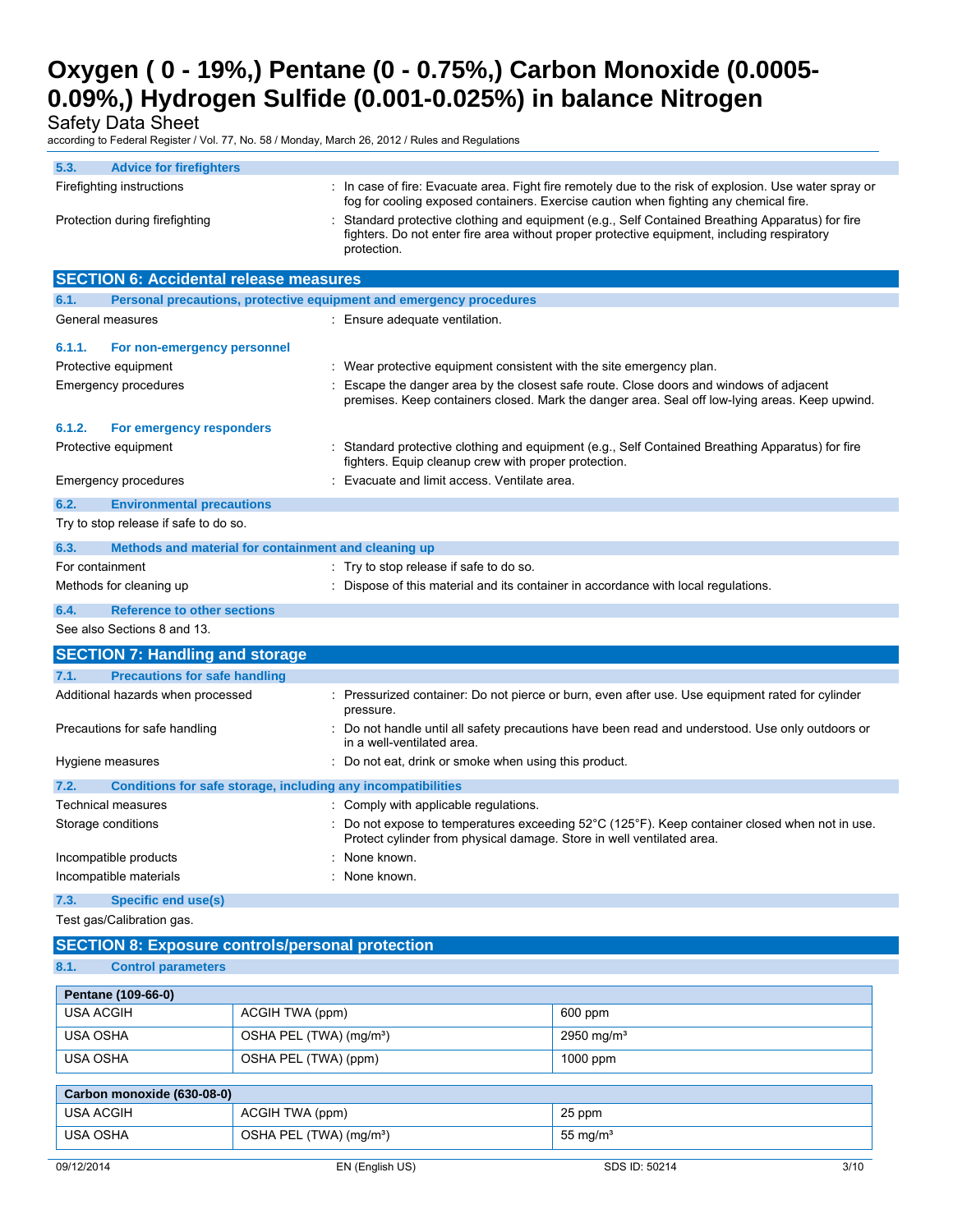Safety Data Sheet according to Federal Register / Vol. 77, No. 58 / Monday, March 26, 2012 / Rules and Regulations

| Carbon monoxide (630-08-0)                                    |                          |                                                                          |                                                                                                                                                                                      |
|---------------------------------------------------------------|--------------------------|--------------------------------------------------------------------------|--------------------------------------------------------------------------------------------------------------------------------------------------------------------------------------|
| USA OSHA                                                      | OSHA PEL (TWA) (ppm)     |                                                                          | 50 ppm                                                                                                                                                                               |
|                                                               |                          |                                                                          |                                                                                                                                                                                      |
| Hydrogen sulfide (7783-06-4)<br><b>USA ACGIH</b>              |                          |                                                                          |                                                                                                                                                                                      |
|                                                               | ACGIH TWA (ppm)          |                                                                          | 1 ppm                                                                                                                                                                                |
| <b>USA ACGIH</b>                                              | ACGIH STEL (ppm)         |                                                                          | 5 ppm                                                                                                                                                                                |
| USA OSHA                                                      | OSHA PEL (Ceiling) (ppm) |                                                                          | 20 ppm                                                                                                                                                                               |
| Nitrogen (7727-37-9)                                          |                          |                                                                          |                                                                                                                                                                                      |
| 8.2.<br><b>Exposure controls</b>                              |                          |                                                                          |                                                                                                                                                                                      |
| Appropriate engineering controls                              |                          | Consider work permit system e.g. for maintenance activities.             | : Provide adequate general and local exhaust ventilation. Systems under pressure should be<br>regularly checked for leakages. Ensure exposure is below occupational exposure limits. |
| Hand protection                                               |                          |                                                                          | Wear working gloves when handling gas containers. 29CFR 1910.138: Hand Protection.                                                                                                   |
| Eye protection                                                |                          |                                                                          | Wear safety glasses with side shields. 29 CFR 1910.133: Eye and Face Protection.                                                                                                     |
| Skin and body protection                                      |                          |                                                                          | Wear suitable protective clothing, e.g. - lab coats, coveralls or flame resistant clothing.                                                                                          |
| Respiratory protection                                        |                          | None necessary during normal and routine operations. See sections 5 & 6. |                                                                                                                                                                                      |
| Thermal hazard protection                                     |                          | None necessary during normal and routine operations.                     |                                                                                                                                                                                      |
| Environmental exposure controls                               |                          | specific methods for waste gas treatment.                                | Refer to local regulations for restriction of emissions to the atmosphere. See section 13 for                                                                                        |
| Other information                                             |                          |                                                                          | : Wear safety shoes while handling containers. 29 CFR 1910.136: Foot Protection.                                                                                                     |
| <b>SECTION 9: Physical and chemical properties</b>            |                          |                                                                          |                                                                                                                                                                                      |
| 9.1.<br>Information on basic physical and chemical properties |                          |                                                                          |                                                                                                                                                                                      |
| Physical state                                                |                          | : Gas                                                                    |                                                                                                                                                                                      |
| Molecular mass                                                |                          | Not applicable for gas-mixtures.                                         |                                                                                                                                                                                      |
| Color                                                         |                          | Colorless                                                                |                                                                                                                                                                                      |
| Odor                                                          |                          | Rotten eggs                                                              |                                                                                                                                                                                      |
| Odor threshold                                                |                          | No data available                                                        |                                                                                                                                                                                      |
| рH                                                            |                          | Not applicable for gas-mixtures.                                         |                                                                                                                                                                                      |
| Relative evaporation rate (butyl acetate=1)                   |                          | : No data available                                                      |                                                                                                                                                                                      |
| Relative evaporation rate (ether=1)                           |                          | Not applicable for gas-mixtures.                                         |                                                                                                                                                                                      |
| Melting point                                                 |                          | No data available                                                        |                                                                                                                                                                                      |
| Freezing point                                                |                          | No data available                                                        |                                                                                                                                                                                      |
| Boiling point                                                 |                          | No data available                                                        |                                                                                                                                                                                      |
| Flash point                                                   |                          | No data available                                                        |                                                                                                                                                                                      |
| Auto-ignition temperature                                     |                          | : No data available                                                      |                                                                                                                                                                                      |
| Decomposition temperature                                     |                          | No data available                                                        |                                                                                                                                                                                      |
| Flammability (solid, gas)                                     |                          | Not applicable - not flammable                                           |                                                                                                                                                                                      |
| Vapor pressure                                                |                          | Not applicable.                                                          |                                                                                                                                                                                      |
| Relative vapor density at 20 °C                               |                          | No data available                                                        |                                                                                                                                                                                      |
| Relative density                                              |                          | No data available                                                        |                                                                                                                                                                                      |
| Relative gas density                                          |                          | Heavier than air.                                                        |                                                                                                                                                                                      |
| Solubility                                                    |                          | Water: Solubility in water of component(s) of the mixture :              |                                                                                                                                                                                      |
|                                                               |                          | • : 39 mg/l • : < 1 mg/l • : lnsoluble • : 20 mg/l • : 3980 mg/l         |                                                                                                                                                                                      |
| Log Pow                                                       |                          | Not applicable for gas-mixtures.                                         |                                                                                                                                                                                      |
| Log Kow                                                       |                          | : Not applicable for gas-mixtures.                                       |                                                                                                                                                                                      |
|                                                               |                          | : Not applicable.                                                        |                                                                                                                                                                                      |
| Viscosity, kinematic                                          |                          |                                                                          |                                                                                                                                                                                      |
| Viscosity, dynamic                                            |                          | Not applicable.                                                          |                                                                                                                                                                                      |
| Explosive properties                                          |                          | Not applicable. Not applicable - not flammable.                          |                                                                                                                                                                                      |
| Oxidizing properties                                          |                          | : None.                                                                  |                                                                                                                                                                                      |

٦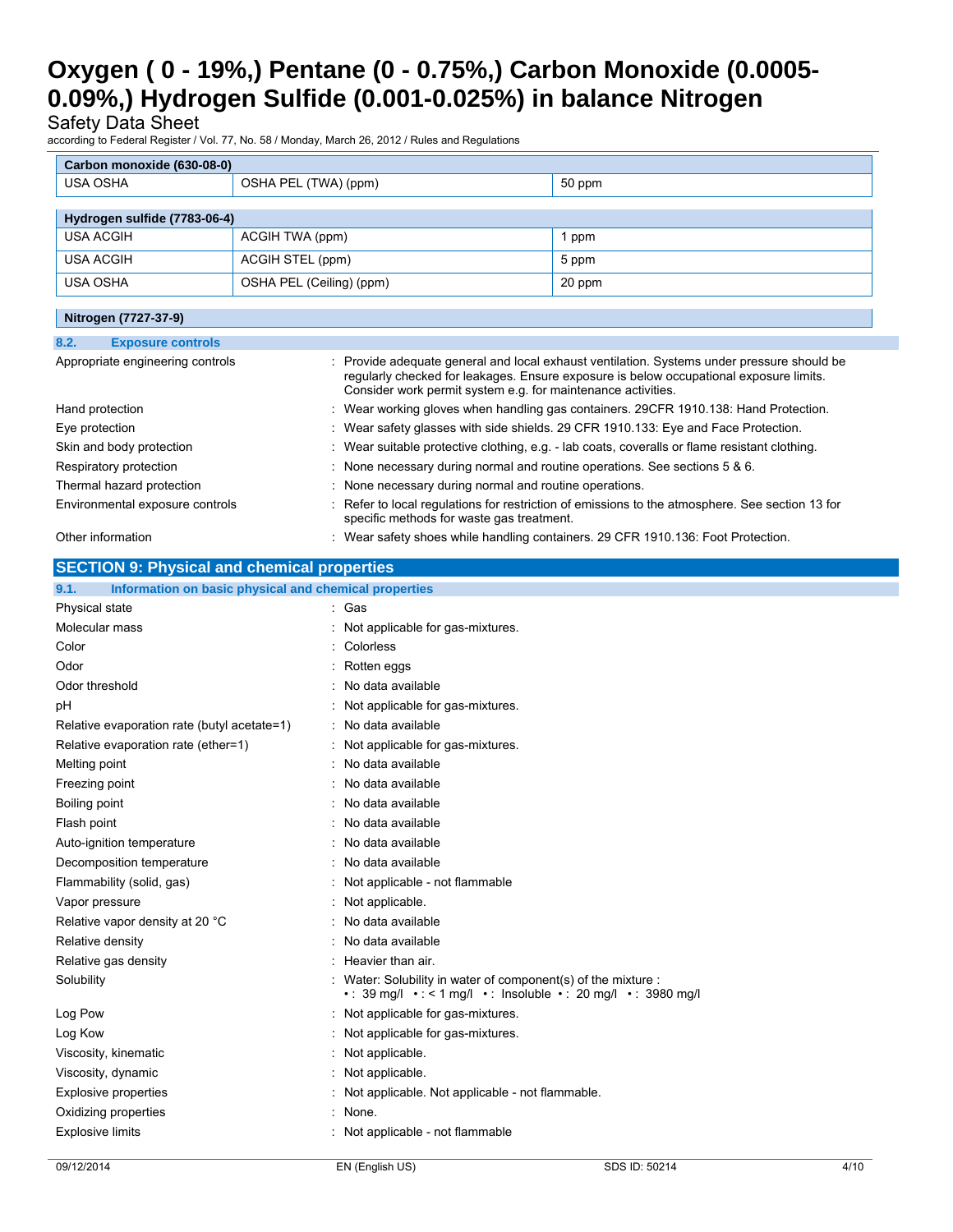Safety Data Sheet

according to Federal Register / Vol. 77, No. 58 / Monday, March 26, 2012 / Rules and Regulations

### **9.2. Other information**

Additional information **income than all than air**. May accumulate in confined spaces, particularly at or below ground level.

|             | <b>SECTION 10: Stability and reactivity</b>                                                         |
|-------------|-----------------------------------------------------------------------------------------------------|
| 10.1.       | <b>Reactivity</b>                                                                                   |
| None known. |                                                                                                     |
| 10.2.       | <b>Chemical stability</b>                                                                           |
|             | Stable under normal conditions.                                                                     |
| 10.3.       | <b>Possibility of hazardous reactions</b>                                                           |
| None known. |                                                                                                     |
| 10.4.       | <b>Conditions to avoid</b>                                                                          |
|             | None under recommended storage and handling conditions (see section 7).                             |
| 10.5.       | <b>Incompatible materials</b>                                                                       |
| None known. |                                                                                                     |
| 10.6.       | <b>Hazardous decomposition products</b>                                                             |
|             | Under normal conditions of storage and use hazardous decomposition products should not be produced. |
|             | <b>SECTION 11: Toxicological information</b>                                                        |
| 11.1.       | Information on toxicological effects                                                                |
|             |                                                                                                     |

Acute toxicity **in the case of the case of the case of the case of the case of the case of the case of the case of the case of the case of the case of the case of the case of the case of the case of the case of the case of** 

| Oxygen (7782-44-7)                |                                           |  |
|-----------------------------------|-------------------------------------------|--|
| LC50 inhalation rat (ppm)         | 400000 ppm/4h                             |  |
| Pentane (109-66-0)                |                                           |  |
| LD50 dermal rabbit                | 3000 mg/kg                                |  |
| LC50 inhalation rat (mg/l)        | 364 g/m <sup>3</sup> (Exposure time: 4 h) |  |
| LC50 inhalation rat (ppm)         | 123390 ppm/4h                             |  |
| ATE US (dermal)                   | 3000.00000000 mg/kg body weight           |  |
| ATE US (gases)                    | 123390.00000000 ppmV/4h                   |  |
| ATE US (vapors)                   | 364.00000000 mg/l/4h                      |  |
| ATE US (dust, mist)               | 364.00000000 mg/l/4h                      |  |
| Carbon monoxide (630-08-0)        |                                           |  |
| LC50 inhalation rat (ppm)         | 1880 ppm/4h                               |  |
| ATE US (gases)                    | 1880.00000000 ppmV/4h                     |  |
| Hydrogen sulfide (7783-06-4)      |                                           |  |
| LC50 inhalation rat (mg/l)        | 0.99 mg/l (Exposure time: 1 h)            |  |
| LC50 inhalation rat (ppm)         | 356 ppm/4h                                |  |
| ATE US (gases)                    | 356.00000000 ppmV/4h                      |  |
| ATE US (vapors)                   | 0.99000000 mg/l/4h                        |  |
| ATE US (dust, mist)               | 0.99000000 mg/l/4h                        |  |
| Nitrogen (7727-37-9)              |                                           |  |
| LC50 inhalation rat (ppm)         | 410000 ppm/4h                             |  |
| Skin corrosion/irritation         | Not classified                            |  |
|                                   | pH: Not applicable for gas-mixtures.      |  |
| Serious eye damage/irritation     | Not classified                            |  |
|                                   | pH: Not applicable for gas-mixtures.      |  |
| Respiratory or skin sensitization | Not classified                            |  |
| Germ cell mutagenicity            | Not classified                            |  |
| Carcinogenicity                   | Not classified                            |  |
|                                   |                                           |  |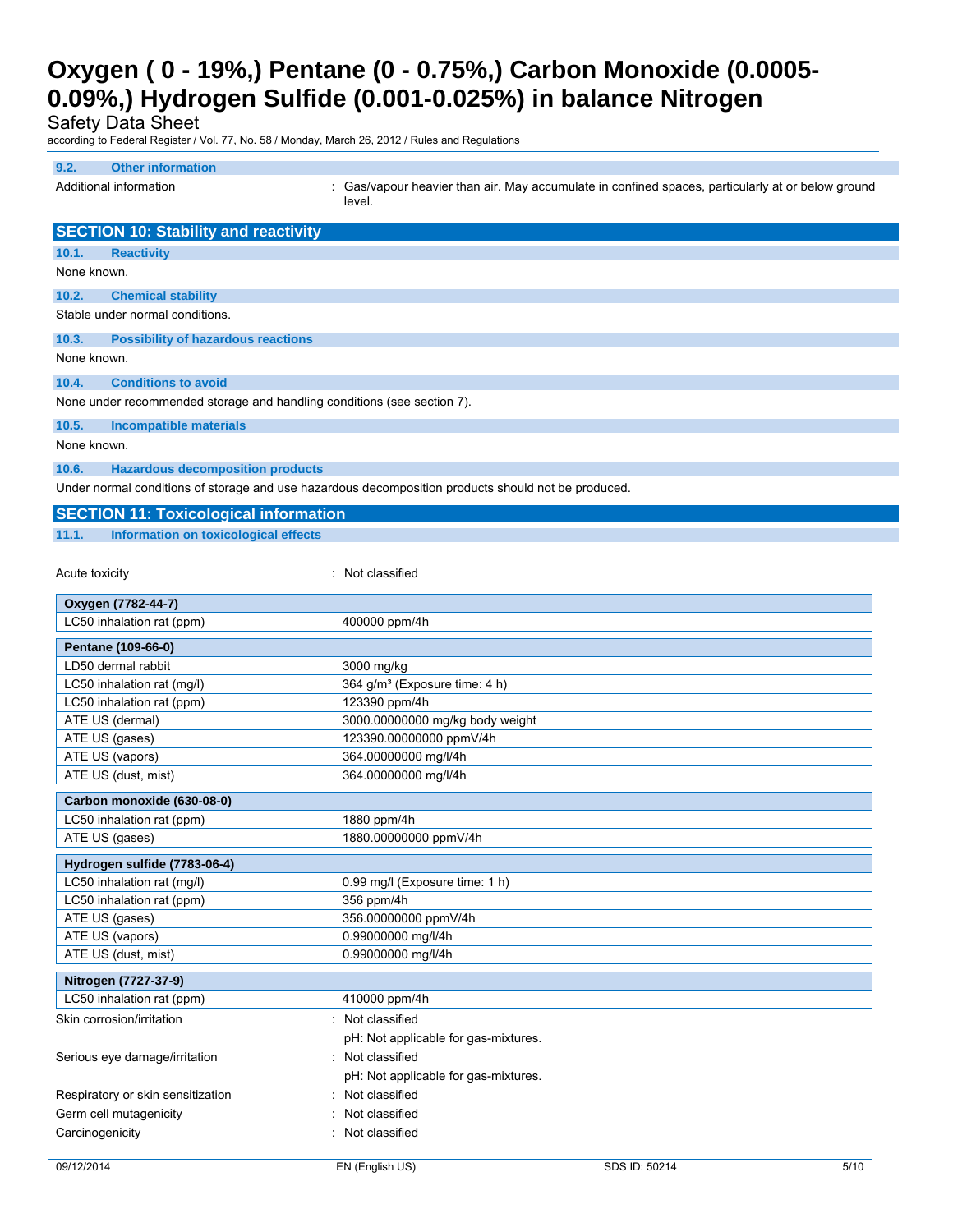Safety Data Sheet

according to Federal Register / Vol. 77, No. 58 / Monday, March 26, 2012 / Rules and Regulations

| Reproductive toxicity                                | : Not classified                                             |
|------------------------------------------------------|--------------------------------------------------------------|
| Specific target organ toxicity (single exposure)     | : Not classified                                             |
|                                                      |                                                              |
| Specific target organ toxicity (repeated             | : Not classified                                             |
| exposure)                                            | No known effects from this product.                          |
| Aspiration hazard                                    | : Not classified                                             |
|                                                      | Not applicable for gases and gas-mixtures.                   |
| Symptoms/injuries after inhalation                   | : May displace oxygen and cause rapid suffocation.           |
| Symptoms/injuries after skin contact                 | : Adverse effects not expected from this product.            |
| Symptoms/injuries after eye contact                  | : Adverse effects not expected from this product.            |
| Symptoms/injuries after ingestion                    | : Ingestion is not considered a potential route of exposure. |
| Symptoms/injuries upon intravenous<br>administration | : Not known.                                                 |
| Chronic symptoms                                     | : Adverse effects not expected from this product.            |

## **SECTION 12: Ecological information**

- **12.1. Toxicity**
- Ecology general **Ecology** general  $\cdot$  No ecological damage caused by this product.

| Pentane (109-66-0)           |                                                                                 |  |
|------------------------------|---------------------------------------------------------------------------------|--|
| LC50 fish 1                  | 9.87 mg/l (Exposure time: 96 h - Species: Oncorhynchus mykiss)                  |  |
| EC50 Daphnia 1               | 9.74 mg/l (Exposure time: 48 h - Species: Daphnia magna)                        |  |
| LC50 fish 2                  | 11.59 mg/l (Exposure time: 96 h - Species: Pimephales promelas)                 |  |
| Hydrogen sulfide (7783-06-4) |                                                                                 |  |
| LC50 fish 1                  | 0.0448 mg/l (Exposure time: 96 h - Species: Lepomis macrochirus [flow-through]) |  |
| EC50 Daphnia 1               | 0.022 mg/l (Exposure time: 96 h - Species: Gammarus pseudolimnaeus)             |  |
| LC50 fish 2                  | 0.016 mg/l (Exposure time: 96 h - Species: Pimephales promelas [flow-through])  |  |

### **12.2. Persistence and degradability**

| Oxygen (0 - 19%,) Pentane (0 - 0.75%,) Carbon Monoxide (0.0005-0.09%,) Hydrogen Sulfide (0.001-0.025%) in balance Nitrogen |                                                                                             |  |  |
|----------------------------------------------------------------------------------------------------------------------------|---------------------------------------------------------------------------------------------|--|--|
| Persistence and degradability                                                                                              | No data available.                                                                          |  |  |
| Oxygen (7782-44-7)                                                                                                         |                                                                                             |  |  |
| Persistence and degradability                                                                                              | No ecological damage caused by this product.                                                |  |  |
| Carbon monoxide (630-08-0)                                                                                                 |                                                                                             |  |  |
| Persistence and degradability                                                                                              | Will not undergo hydrolysis. Not readily biodegradable. Not applicable for inorganic gases. |  |  |
| Hydrogen sulfide (7783-06-4)                                                                                               |                                                                                             |  |  |
| Persistence and degradability                                                                                              | Not applicable for inorganic gases.                                                         |  |  |
| Nitrogen (7727-37-9)                                                                                                       |                                                                                             |  |  |
| Persistence and degradability                                                                                              | No ecological damage caused by this product.                                                |  |  |

#### **12.3. Bioaccumulative potential**

| Oxygen (0 - 19%,) Pentane (0 - 0.75%,) Carbon Monoxide (0.0005-0.09%,) Hydrogen Sulfide (0.001-0.025%) in balance Nitrogen |                                              |               |      |
|----------------------------------------------------------------------------------------------------------------------------|----------------------------------------------|---------------|------|
| Log Pow                                                                                                                    | Not applicable for gas-mixtures.             |               |      |
| Log Kow                                                                                                                    | Not applicable for gas-mixtures.             |               |      |
| Bioaccumulative potential                                                                                                  | No data available.                           |               |      |
| Oxygen (7782-44-7)                                                                                                         |                                              |               |      |
| Log Pow                                                                                                                    | Not applicable for inorganic gases.          |               |      |
| Bioaccumulative potential                                                                                                  | No ecological damage caused by this product. |               |      |
| Pentane (109-66-0)                                                                                                         |                                              |               |      |
| Log Pow                                                                                                                    | 3.39                                         |               |      |
| Carbon monoxide (630-08-0)                                                                                                 |                                              |               |      |
| Log Pow                                                                                                                    | 1.78                                         |               |      |
| 09/12/2014                                                                                                                 | EN (English US)                              | SDS ID: 50214 | 6/10 |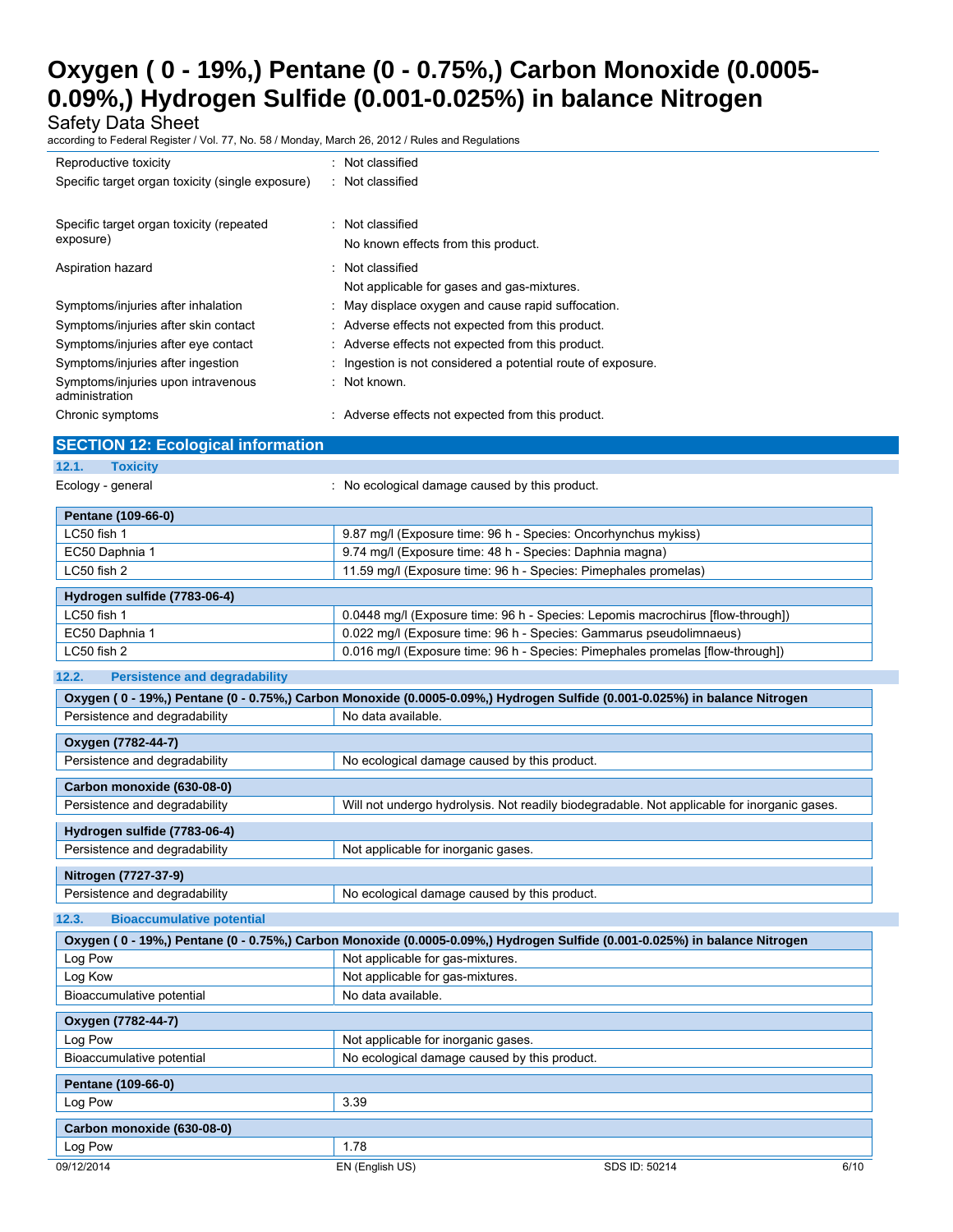Safety Data Sheet according to Federal Register / Vol. 77, No. 58 / Monday, March 26, 2012 / Rules and Regulations

| Carbon monoxide (630-08-0)                       |                                                                                                                                   |
|--------------------------------------------------|-----------------------------------------------------------------------------------------------------------------------------------|
| Bioaccumulative potential                        | Not expected to bioaccumulate due to the low log Kow (log Kow $\leq$ 4). Refer to section 9.                                      |
| Hydrogen sulfide (7783-06-4)                     |                                                                                                                                   |
| BCF fish 1                                       | (no bioaccumulation expected)                                                                                                     |
| Log Pow                                          | Not applicable for inorganic gases.                                                                                               |
| Bioaccumulative potential                        | No data available.                                                                                                                |
| Nitrogen (7727-37-9)                             |                                                                                                                                   |
| Log Pow                                          | Not applicable for inorganic gases.                                                                                               |
| Bioaccumulative potential                        | No ecological damage caused by this product.                                                                                      |
|                                                  |                                                                                                                                   |
| <b>Mobility in soil</b><br>12.4.                 |                                                                                                                                   |
|                                                  | Oxygen (0 - 19%,) Pentane (0 - 0.75%,) Carbon Monoxide (0.0005-0.09%,) Hydrogen Sulfide (0.001-0.025%) in balance Nitrogen        |
| Mobility in soil                                 | No data available.                                                                                                                |
| Oxygen (7782-44-7)                               |                                                                                                                                   |
| Ecology - soil                                   | No ecological damage caused by this product.                                                                                      |
| Carbon monoxide (630-08-0)                       |                                                                                                                                   |
| Ecology - soil                                   | Because of its high volatility, the product is unlikely to cause ground or water pollution.                                       |
| Hydrogen sulfide (7783-06-4)                     |                                                                                                                                   |
| Ecology - soil                                   | Because of its high volatility, the product is unlikely to cause ground or water pollution.                                       |
|                                                  |                                                                                                                                   |
| Nitrogen (7727-37-9)                             |                                                                                                                                   |
| Ecology - soil                                   | No ecological damage caused by this product.                                                                                      |
| 12.5.<br><b>Other adverse effects</b>            |                                                                                                                                   |
| Effect on ozone layer                            | : None.                                                                                                                           |
| Effect on the global warming                     | : Contains greenhouse gas(es) not covered by $842/2006$ /EC.                                                                      |
|                                                  |                                                                                                                                   |
| <b>SECTION 13: Disposal considerations</b>       |                                                                                                                                   |
| 13.1.<br><b>Waste treatment methods</b>          |                                                                                                                                   |
| Waste treatment methods                          | Contact supplier if guidance is required. May be vented to atmosphere. Do not discharge into                                      |
|                                                  | any place where its accumulation could be dangerous. Ensure that the emission levels from local                                   |
|                                                  | regulations or operating permits are not exceeded.                                                                                |
| Waste disposal recommendations                   | Refer to the CGA Pamphlet P-63 "Disposal of Gases" available at www.cganet.com for more<br>guidance on suitable disposal methods. |
|                                                  |                                                                                                                                   |
| <b>SECTION 14: Transport information</b>         |                                                                                                                                   |
| In accordance with DOT                           |                                                                                                                                   |
| Transport document description                   | UN1956 Compressed gas, n.o.s. (Oxygen, Nitrogen)                                                                                  |
| UN-No.(DOT)                                      | 1956                                                                                                                              |
| DOT NA no.                                       | <b>UN1956</b>                                                                                                                     |
| DOT Proper Shipping Name                         | : Compressed gas, n.o.s.                                                                                                          |
| Hazard labels (DOT)                              | : 2.2 - Non-flammable gas                                                                                                         |
|                                                  |                                                                                                                                   |
|                                                  |                                                                                                                                   |
| <b>DOT Symbols</b>                               | : G - Identifies PSN requiring a technical name                                                                                   |
| DOT Packaging Exceptions (49 CFR 173.xxx)        | : 306;307                                                                                                                         |
| DOT Packaging Non Bulk (49 CFR 173.xxx)          | : 302;305                                                                                                                         |
| DOT Packaging Bulk (49 CFR 173.xxx)              | : 314;315                                                                                                                         |
| DOT Quantity Limitations Passenger aircraft/rail |                                                                                                                                   |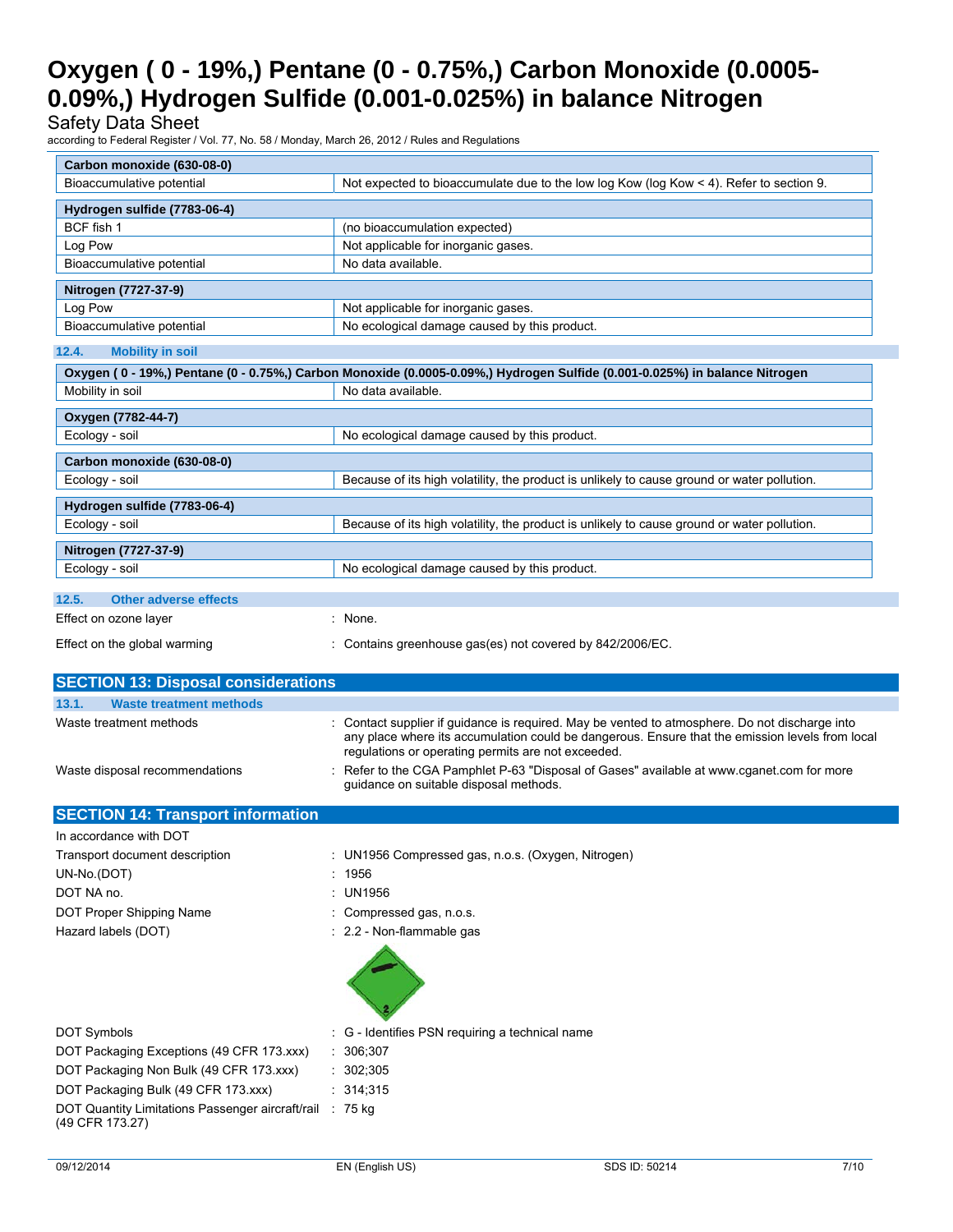Safety Data Sheet according to Federal Register / Vol. 77, No. 58 / Monday, March 26, 2012 / Rules and Regulations

| according to Federal Register / Vol. 77, No. 58 / Monday, March 26, 2012 / Rules and Regulations                                                                      |                                                                                                                                                                                                                                                                                                                                                                                                                                                                                                                                                                                            |
|-----------------------------------------------------------------------------------------------------------------------------------------------------------------------|--------------------------------------------------------------------------------------------------------------------------------------------------------------------------------------------------------------------------------------------------------------------------------------------------------------------------------------------------------------------------------------------------------------------------------------------------------------------------------------------------------------------------------------------------------------------------------------------|
| DOT Quantity Limitations Cargo aircraft only (49 : 150 kg)<br>CFR 175.75)                                                                                             |                                                                                                                                                                                                                                                                                                                                                                                                                                                                                                                                                                                            |
| DOT Vessel Stowage Location                                                                                                                                           | : A - The material may be stowed "on deck" or "under deck" on a cargo vessel and on a<br>passenger vessel.                                                                                                                                                                                                                                                                                                                                                                                                                                                                                 |
| <b>Additional information</b>                                                                                                                                         |                                                                                                                                                                                                                                                                                                                                                                                                                                                                                                                                                                                            |
| Other information                                                                                                                                                     | : No supplementary information available.                                                                                                                                                                                                                                                                                                                                                                                                                                                                                                                                                  |
| Special transport precautions                                                                                                                                         | : Avoid transport on vehicles where the load space is not separated from the driver's<br>compartment. Ensure vehicle driver is aware of the potential hazards of the load and knows what<br>to do in the event of an accident or an emergency. Before transporting product containers: -<br>Ensure there is adequate ventilation. - Ensure that containers are firmly secured. - Ensure<br>cylinder valve is closed and not leaking. - Ensure valve outlet cap nut or plug (where provided) is<br>correctly fitted. - Ensure valve protection device (where provided) is correctly fitted. |
| <b>ADR</b>                                                                                                                                                            |                                                                                                                                                                                                                                                                                                                                                                                                                                                                                                                                                                                            |
| Transport document description                                                                                                                                        |                                                                                                                                                                                                                                                                                                                                                                                                                                                                                                                                                                                            |
| <b>Transport by sea</b>                                                                                                                                               |                                                                                                                                                                                                                                                                                                                                                                                                                                                                                                                                                                                            |
| UN-No. (IMDG)                                                                                                                                                         | : 1956                                                                                                                                                                                                                                                                                                                                                                                                                                                                                                                                                                                     |
| Proper Shipping Name (IMDG)                                                                                                                                           | : COMPRESSED GAS, N.O.S.                                                                                                                                                                                                                                                                                                                                                                                                                                                                                                                                                                   |
| Class (IMDG)                                                                                                                                                          | : 2.2 - Non-flammable, non-toxic gases                                                                                                                                                                                                                                                                                                                                                                                                                                                                                                                                                     |
| <b>Air transport</b>                                                                                                                                                  |                                                                                                                                                                                                                                                                                                                                                                                                                                                                                                                                                                                            |
| UN-No.(IATA)                                                                                                                                                          | : 1956                                                                                                                                                                                                                                                                                                                                                                                                                                                                                                                                                                                     |
| Proper Shipping Name (IATA)                                                                                                                                           | : COMPRESSED GAS, N.O.S.                                                                                                                                                                                                                                                                                                                                                                                                                                                                                                                                                                   |
| Class (IATA)                                                                                                                                                          | $\therefore$ 2                                                                                                                                                                                                                                                                                                                                                                                                                                                                                                                                                                             |
| <b>SECTION 15: Regulatory information</b>                                                                                                                             |                                                                                                                                                                                                                                                                                                                                                                                                                                                                                                                                                                                            |
| 15.1. US Federal regulations                                                                                                                                          |                                                                                                                                                                                                                                                                                                                                                                                                                                                                                                                                                                                            |
| Pentane (109-66-0)                                                                                                                                                    |                                                                                                                                                                                                                                                                                                                                                                                                                                                                                                                                                                                            |
| Listed on the United States TSCA (Toxic Substances Control Act) inventory                                                                                             |                                                                                                                                                                                                                                                                                                                                                                                                                                                                                                                                                                                            |
| EPA TSCA Regulatory Flag<br>T - T - indicates a substance that is the subject of a Section 4 test rule under TSCA.                                                    |                                                                                                                                                                                                                                                                                                                                                                                                                                                                                                                                                                                            |
| Hydrogen sulfide (7783-06-4)                                                                                                                                          |                                                                                                                                                                                                                                                                                                                                                                                                                                                                                                                                                                                            |
| Listed on the United States TSCA (Toxic Substances Control Act) inventory<br>Listed on the United States SARA Section 302<br>Listed on United States SARA Section 313 |                                                                                                                                                                                                                                                                                                                                                                                                                                                                                                                                                                                            |
| SARA Section 302 Threshold Planning<br>Quantity (TPQ)                                                                                                                 | 500                                                                                                                                                                                                                                                                                                                                                                                                                                                                                                                                                                                        |
| SARA Section 313 - Emission Reporting                                                                                                                                 | 1.0%                                                                                                                                                                                                                                                                                                                                                                                                                                                                                                                                                                                       |
| 15.2. International regulations                                                                                                                                       |                                                                                                                                                                                                                                                                                                                                                                                                                                                                                                                                                                                            |
| <b>CANADA</b>                                                                                                                                                         |                                                                                                                                                                                                                                                                                                                                                                                                                                                                                                                                                                                            |
| Oxygen (7782-44-7)                                                                                                                                                    |                                                                                                                                                                                                                                                                                                                                                                                                                                                                                                                                                                                            |
| Listed on the Canadian DSL (Domestic Sustances List)                                                                                                                  |                                                                                                                                                                                                                                                                                                                                                                                                                                                                                                                                                                                            |
| <b>WHMIS Classification</b>                                                                                                                                           | Class A - Compressed Gas<br>Class C - Oxidizing Material                                                                                                                                                                                                                                                                                                                                                                                                                                                                                                                                   |
| Pentane (109-66-0)                                                                                                                                                    |                                                                                                                                                                                                                                                                                                                                                                                                                                                                                                                                                                                            |
| Listed on the Canadian DSL (Domestic Sustances List)                                                                                                                  |                                                                                                                                                                                                                                                                                                                                                                                                                                                                                                                                                                                            |
| <b>WHMIS Classification</b>                                                                                                                                           | Class B Division 2 - Flammable Liquid                                                                                                                                                                                                                                                                                                                                                                                                                                                                                                                                                      |

| Carbon monoxide (630-08-0)                           |                                                                                                                                                                                                                                                               |  |
|------------------------------------------------------|---------------------------------------------------------------------------------------------------------------------------------------------------------------------------------------------------------------------------------------------------------------|--|
| Listed on the Canadian DSL (Domestic Sustances List) |                                                                                                                                                                                                                                                               |  |
| <b>WHMIS Classification</b>                          | Class A - Compressed Gas<br>Class B Division 1 - Flammable Gas<br>Class D Division 1 Subdivision A - Very toxic material causing immediate and serious toxic<br>effects<br>Class D Division 2 Subdivision A - Very toxic material causing other toxic effects |  |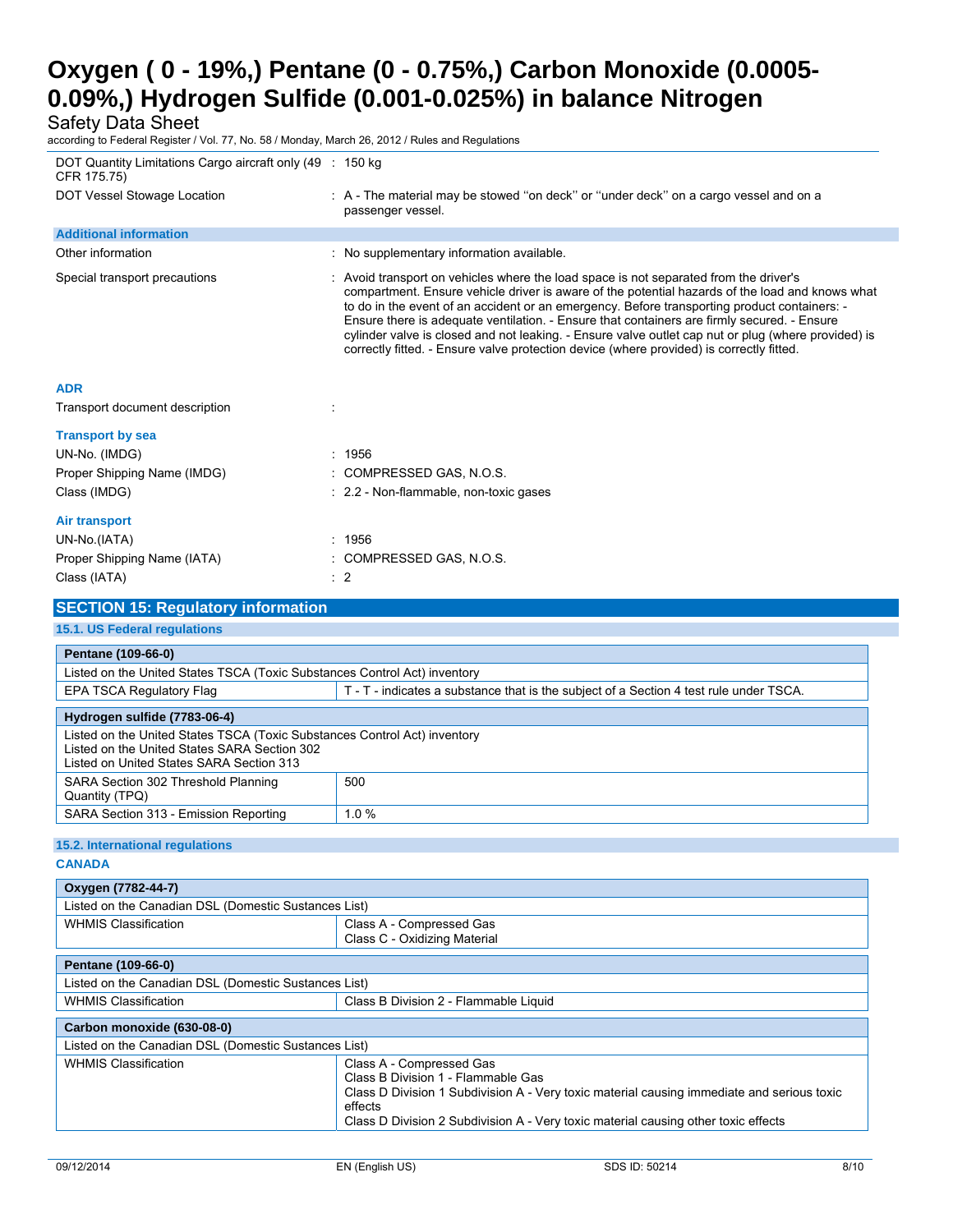Safety Data Sheet

according to Federal Register / Vol. 77, No. 58 / Monday, March 26, 2012 / Rules and Regulations

| Hydrogen sulfide (7783-06-4)                         |                                                                                                                                                                                                                                                          |  |
|------------------------------------------------------|----------------------------------------------------------------------------------------------------------------------------------------------------------------------------------------------------------------------------------------------------------|--|
| Listed on the Canadian DSL (Domestic Sustances List) |                                                                                                                                                                                                                                                          |  |
| <b>WHMIS Classification</b>                          | Class A - Compressed Gas<br>Class B Division 1 - Flammable Gas<br>Class D Division 1 Subdivision A - Very toxic material causing immediate and serious toxic<br>effects<br>Class D Division 2 Subdivision B - Toxic material causing other toxic effects |  |
| Nitrogen (7727-37-9)                                 |                                                                                                                                                                                                                                                          |  |
| Listed on the Canadian DSL (Domestic Sustances List) |                                                                                                                                                                                                                                                          |  |

| $\cdots$<br>DSI<br>List'<br>(Domestic<br>ا canadian<br>the<br>: Sustances<br>_istec<br>or |         |  |
|-------------------------------------------------------------------------------------------|---------|--|
| $\cdot$                                                                                   | Gas     |  |
| WHMIS                                                                                     | `ompre⊾ |  |
| Classification                                                                            | esseu   |  |

#### **EU-Regulations**

| Hydrogen sulfide (7783-06-4)                                                                       |
|----------------------------------------------------------------------------------------------------|
| Listed on the EEC inventory EINECS (European Inventory of Existing Commercial Chemical Substances) |

**Classification according to Regulation (EC) No. 1272/2008 [CLP]**  Not classified

### **Classification according to Directive 67/548/EEC [DSD] or 1999/45/EC [DPD]**

### **15.2.2. National regulations**

**Hydrogen sulfide (7783-06-4)** 

Listed on AICS (Australian Inventory of Chemical Substances) Listed on IECSC (Inventory of Existing Chemical Substances Produced or Imported in China)

Listed on the Japanese ENCS (Existing & New Chemical Substances) inventory Listed on the Korean ECL (Existing Chemicals List)

Listed on NZIoC (New Zealand Inventory of Chemicals) Listed on PICCS (Philippines Inventory of Chemicals and Chemical Substances)

Listed on the Canadian IDL (Ingredient Disclosure List)

### **15.3. US State regulations**

| Carbon monoxide (630-08-0)                                                                  |                                                                                                                                     |                                         |                                         |                                      |
|---------------------------------------------------------------------------------------------|-------------------------------------------------------------------------------------------------------------------------------------|-----------------------------------------|-----------------------------------------|--------------------------------------|
| U.S. - California -<br>Proposition 65 -                                                     | U.S. - California -<br>Proposition 65 -                                                                                             | U.S. - California -<br>Proposition 65 - | U.S. - California -<br>Proposition 65 - | No significance risk level<br>(NSRL) |
| Carcinogens List                                                                            | Developmental Toxicity                                                                                                              | Reproductive Toxicity -                 | Reproductive Toxicity - Male            |                                      |
|                                                                                             |                                                                                                                                     | Female                                  |                                         |                                      |
|                                                                                             | Yes                                                                                                                                 |                                         |                                         |                                      |
| Oxygen (7782-44-7)                                                                          |                                                                                                                                     |                                         |                                         |                                      |
| U.S. - Massachusetts - Right To Know List<br>U.S. - Pennsylvania - RTK (Right to Know) List | U.S. - New Jersey - Right to Know Hazardous Substance List                                                                          |                                         |                                         |                                      |
| Pentane (109-66-0)                                                                          |                                                                                                                                     |                                         |                                         |                                      |
| U.S. - Massachusetts - Right To Know List                                                   |                                                                                                                                     |                                         |                                         |                                      |
| U.S. - Pennsylvania - RTK (Right to Know) List                                              | U.S. - New Jersey - Right to Know Hazardous Substance List                                                                          |                                         |                                         |                                      |
|                                                                                             |                                                                                                                                     |                                         |                                         |                                      |
| Carbon monoxide (630-08-0)                                                                  |                                                                                                                                     |                                         |                                         |                                      |
| U.S. - Massachusetts - Right To Know List                                                   |                                                                                                                                     |                                         |                                         |                                      |
|                                                                                             | U.S. - New Jersey - Right to Know Hazardous Substance List<br>U.S. - Pennsylvania - RTK (Right to Know) - Environmental Hazard List |                                         |                                         |                                      |
| U.S. - Pennsylvania - RTK (Right to Know) List                                              |                                                                                                                                     |                                         |                                         |                                      |
| Hydrogen sulfide (7783-06-4)                                                                |                                                                                                                                     |                                         |                                         |                                      |
| U.S. - Massachusetts - Right To Know List                                                   |                                                                                                                                     |                                         |                                         |                                      |
| U.S. - New Jersey - Right to Know Hazardous Substance List                                  |                                                                                                                                     |                                         |                                         |                                      |
| U.S. - Pennsylvania - RTK (Right to Know) - Environmental Hazard List                       |                                                                                                                                     |                                         |                                         |                                      |
| U.S. - Pennsylvania - RTK (Right to Know) List                                              |                                                                                                                                     |                                         |                                         |                                      |
| Nitrogen (7727-37-9)                                                                        |                                                                                                                                     |                                         |                                         |                                      |
| U.S. - Massachusetts - Right To Know List                                                   |                                                                                                                                     |                                         |                                         |                                      |
| 09/12/2014                                                                                  | EN (English US)                                                                                                                     |                                         | SDS ID: 50214                           | 9/10                                 |